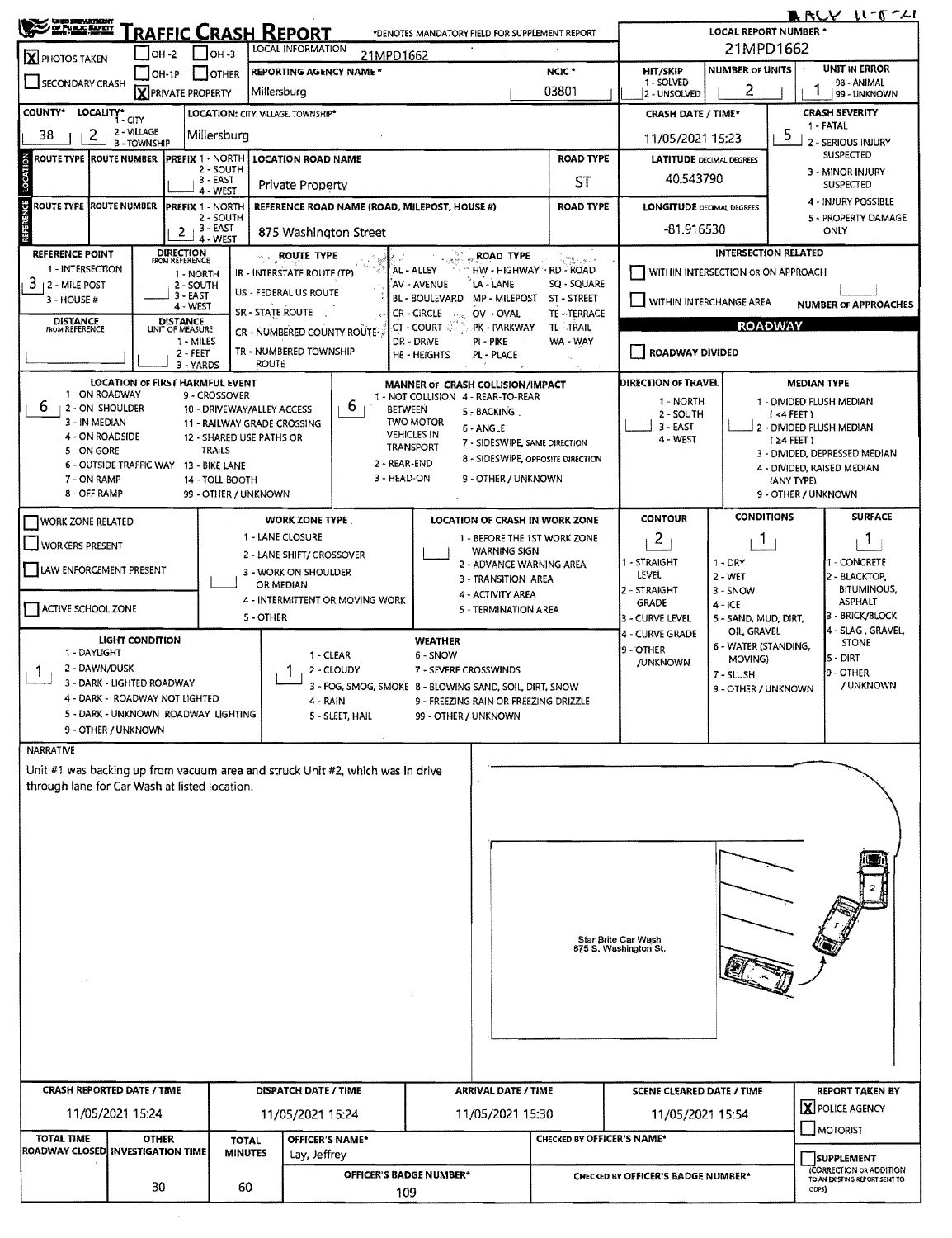|                                                                                                                        |                                                                                                                                                     |                                                                                                       | <b>LOCAL REPORT NUMBER</b> |                                                                                |                                    |                                                                       |                                                      |                                                                 |                                   |                                                               |  |  |  |  |
|------------------------------------------------------------------------------------------------------------------------|-----------------------------------------------------------------------------------------------------------------------------------------------------|-------------------------------------------------------------------------------------------------------|----------------------------|--------------------------------------------------------------------------------|------------------------------------|-----------------------------------------------------------------------|------------------------------------------------------|-----------------------------------------------------------------|-----------------------------------|---------------------------------------------------------------|--|--|--|--|
| <b>CHIP DEPARTMENT</b><br><b>BY PUBLIC MATCH</b>                                                                       |                                                                                                                                                     |                                                                                                       |                            |                                                                                |                                    |                                                                       |                                                      | 21MPD1662                                                       |                                   |                                                               |  |  |  |  |
| <b>OWNER NAME: LAST, FIRST, MIDDLE (CI SAME AS DRIVER)</b><br>UNIT#                                                    |                                                                                                                                                     |                                                                                                       |                            |                                                                                |                                    |                                                                       | OWNER PHONE: NCLUDE AREA CODE (E) SAME AS DRIVERY    | DAMAGE                                                          |                                   |                                                               |  |  |  |  |
| 1                                                                                                                      | TIPTON, KAYLEA, S                                                                                                                                   |                                                                                                       |                            |                                                                                |                                    | 330-600-7203                                                          |                                                      | <b>DAMAGE SCALE</b>                                             |                                   |                                                               |  |  |  |  |
|                                                                                                                        | OWNER ADDRESS: STREET, CITY, STATE, ZIP ( C) SAME AS DRIVER)                                                                                        |                                                                                                       |                            |                                                                                |                                    |                                                                       |                                                      | 1 - NONE<br>2                                                   |                                   | 3 - FUNCTIONAL DAMAGE                                         |  |  |  |  |
| 1979 SR 83, MILLERSBURG, OH, 44654                                                                                     |                                                                                                                                                     |                                                                                                       |                            |                                                                                |                                    |                                                                       |                                                      | 2 - MINOR DAMAGE<br>4 - DISABLING DAMAGE<br>9 - UNKNOWN         |                                   |                                                               |  |  |  |  |
| <b>COMMERCIAL CARRIER:</b> NAME, ADDRESS, CITY, STATE, ZIP                                                             |                                                                                                                                                     |                                                                                                       |                            |                                                                                |                                    |                                                                       | COMMERCIAL CARRIER PHONE: INCLUDE AREA CODE          | <b>DAMAGED AREA(S)</b>                                          |                                   |                                                               |  |  |  |  |
|                                                                                                                        | LP STATE   LICENSE PLATE #                                                                                                                          |                                                                                                       |                            | <b>VEHICLE IDENTIFICATION #</b>                                                |                                    | <b>VEHICLE YEAR</b>                                                   | <b>VEHICLE MAKE</b>                                  |                                                                 | INDICATE ALL THAT APPLY           |                                                               |  |  |  |  |
| OН                                                                                                                     | <b>JID9978</b>                                                                                                                                      |                                                                                                       |                            | 5XYPGDA33HG268556                                                              |                                    | 2017                                                                  | KIA                                                  |                                                                 |                                   |                                                               |  |  |  |  |
|                                                                                                                        | <b>INSURANCE COMPANY</b><br><b>INSURANCE POLICY #</b><br><b>TINSURANCE</b>                                                                          |                                                                                                       |                            |                                                                                |                                    |                                                                       | <b>VEHICLE MODEL</b>                                 |                                                                 |                                   |                                                               |  |  |  |  |
| <b>X</b> VERIFIED                                                                                                      | <b>PROGRESSIVE</b>                                                                                                                                  | 936536860                                                                                             |                            |                                                                                |                                    |                                                                       | SORENTO                                              |                                                                 |                                   |                                                               |  |  |  |  |
|                                                                                                                        | <b>TYPE OF USE</b>                                                                                                                                  |                                                                                                       | US DOT #                   |                                                                                | TOWED BY: COMPANY NAME             |                                                                       |                                                      |                                                                 |                                   |                                                               |  |  |  |  |
| IN EMERGENCY<br>GOVERNMENT<br>COMMERCIAL<br><b>RESPONSE</b><br>VEHICLE WEIGHT GVWR/GCWR                                |                                                                                                                                                     |                                                                                                       |                            |                                                                                |                                    | <b>TMATERIAL</b>                                                      | <b>HAZARDOUS MATERIAL</b>                            |                                                                 |                                   |                                                               |  |  |  |  |
| <b>DEVICE</b>                                                                                                          | # OCCUPANTS<br>INTERLOCK<br>1 - ≤10K LBS.<br><b>HIT/SKIP UNIT</b><br>2 - 10.001 - 26K LBS.                                                          |                                                                                                       |                            |                                                                                |                                    |                                                                       | <b>CLASS#</b><br>PLACARD ID#                         |                                                                 |                                   |                                                               |  |  |  |  |
| <b>EQUIPPED</b>                                                                                                        |                                                                                                                                                     |                                                                                                       |                            |                                                                                |                                    | 12                                                                    |                                                      |                                                                 |                                   |                                                               |  |  |  |  |
|                                                                                                                        | 1 - PASSENGER CAR<br>2 - PASSENGER VAN                                                                                                              | 6 - VAN (9-15 SEATS)<br>7 - MOTORCYCLE 2-WHEELED                                                      |                            | 12 - GOLF CART<br>13 - SNOWMOBILE                                              |                                    | 18 - LIMO (LIVERY VEHICLE)<br>19 - BUS (16+ PASSENGERS)               | 23 - PEDESTRIAN/SKATER<br>24 - WHEELCHAIR (ANY TYPE) |                                                                 | 12                                |                                                               |  |  |  |  |
| 3                                                                                                                      | (MINIVAN)                                                                                                                                           | 8 - MOTORCYCLE 3-WHEELED                                                                              |                            | 14 - SINGLE UNIT                                                               | 20 - OTHER VEHICLE                 |                                                                       | 25 - OTHER NON-MOTORIST                              |                                                                 | 11<br>10                          |                                                               |  |  |  |  |
|                                                                                                                        | UNIT TYPE 3 - SPORT UTILITY<br>VEHICLE                                                                                                              | 9 - AUTOCYCLE<br>10 - MOPED OR MOTORIZED                                                              |                            | <b>TRUCK</b><br>15 - SEMI-TRACTOR                                              |                                    | 21 - HEAVY EQUIPMENT                                                  | 26 - BICYCLE                                         |                                                                 |                                   |                                                               |  |  |  |  |
|                                                                                                                        | 4 - PICK UP                                                                                                                                         | <b>BICYCLE</b>                                                                                        |                            | 16 - FARM EQUIPMENT                                                            |                                    | 22 - ANIMAL WITH RIDER OR<br>ANIMAL-DRAWN VEHICLE                     | 27 - TRAIN<br>99 - UNKNOWN OR HIT/SKIP               |                                                                 |                                   |                                                               |  |  |  |  |
|                                                                                                                        | S - CARGO VAN<br><b>(ATV/UTV)</b>                                                                                                                   | 11 - ALL TERRAIN VEHICLE                                                                              |                            | 17 - MOTORHOME                                                                 |                                    |                                                                       |                                                      |                                                                 |                                   |                                                               |  |  |  |  |
|                                                                                                                        | # OF TRAILING UNITS                                                                                                                                 |                                                                                                       |                            |                                                                                |                                    |                                                                       |                                                      | 12                                                              |                                   | 12                                                            |  |  |  |  |
|                                                                                                                        | WAS VEHICLE OPERATING IN AUTONOMOUS<br>MODE WHEN CRASH OCCURRED?                                                                                    |                                                                                                       | 0                          | 0 - NO AUTOMATION                                                              |                                    | 3 - CONDITIONAL AUTOMATION 9 - UNKNOWN                                |                                                      |                                                                 |                                   |                                                               |  |  |  |  |
| 2                                                                                                                      | 1 - YES 2 - NO 9 - OTHER / UNKNOWN                                                                                                                  |                                                                                                       |                            | 1 - DRIVER ASSISTANCE<br>AUTONOMOUS 2 - PARTIAL AUTOMATION 5 - FULL AUTOMATION |                                    | 4 - HIGH AUTOMATION                                                   |                                                      |                                                                 |                                   |                                                               |  |  |  |  |
|                                                                                                                        |                                                                                                                                                     |                                                                                                       | MODE LEVEL                 |                                                                                |                                    |                                                                       |                                                      |                                                                 |                                   |                                                               |  |  |  |  |
|                                                                                                                        | 1 - NONE<br>2 - TAXI                                                                                                                                | 6 - BUS - CHARTER/TOUR<br>7 - BUS - INTERCITY                                                         |                            | 11 - FIRE<br>12 - MILITARY                                                     | 16 - FARM                          | 17 - MOWING                                                           | 21 - MAIL CARRIER<br>99 - OTHER / UNKNOWN            |                                                                 |                                   |                                                               |  |  |  |  |
|                                                                                                                        | 3 - ELECTRONIC RIDE                                                                                                                                 | 8 - BUS - SHUTTLE                                                                                     |                            | 13 - POLICE                                                                    |                                    | 18 - SNOW REMOVAL                                                     |                                                      |                                                                 |                                   |                                                               |  |  |  |  |
| <b>SPECIAL</b>                                                                                                         | SHARING<br><b>FUNCTION 4 - SCHOOL TRANSPORT</b>                                                                                                     | 9 - BUS - OTHER                                                                                       |                            | 14 - PUBLIC UTILITY                                                            |                                    | 19 - TOWING                                                           |                                                      |                                                                 |                                   |                                                               |  |  |  |  |
| 10 - AMBULANCE<br>15 - CONSTRUCTION EQUIP.<br>20 - SAFETY SERVICE<br>5 - BUS - TRANSIT/COMMUTER<br><b>PATROL</b><br>12 |                                                                                                                                                     |                                                                                                       |                            |                                                                                |                                    |                                                                       |                                                      |                                                                 |                                   |                                                               |  |  |  |  |
| 1 - NO CARGO BODY TYPE<br>4 - LOGGING<br>7 - GRAIN/CHIPS/GRAVEL<br>11 - DUMP<br>ı                                      |                                                                                                                                                     |                                                                                                       |                            |                                                                                |                                    |                                                                       | 99 - OTHER / UNKNOWN                                 |                                                                 |                                   |                                                               |  |  |  |  |
| CARGO                                                                                                                  | / NOT APPLICABLE<br>$2 - BUS$                                                                                                                       | 5 - INTERMODAL<br><b>CONTAINER CHASSIS</b>                                                            |                            | 8 - POLE<br>9 - CARGO TANK                                                     |                                    | 12 - CONCRETE MIXER<br>13 - AUTO TRANSPORTER                          |                                                      |                                                                 |                                   | X.                                                            |  |  |  |  |
| <b>BODY</b>                                                                                                            | 3 - VEHICLE TOWING<br>ANOTHER MOTOR VEHICLE                                                                                                         | 6 - CARGOVAN<br>/ENCLOSED BOX                                                                         |                            | 10 - FLAT BED                                                                  |                                    | 14 - GARBAGE/REFUSE                                                   |                                                      |                                                                 | 9                                 | - 3<br>9                                                      |  |  |  |  |
| <b>TYPE</b>                                                                                                            | 1 - TURN SIGNALS                                                                                                                                    | 4 - BRAKES                                                                                            |                            | 7 - WORN OR SLICK TIRES                                                        |                                    | 9 - MOTOR TROUBLE                                                     | 99 - OTHER / UNKNOWN                                 |                                                                 |                                   |                                                               |  |  |  |  |
| <b>VEHICLE</b>                                                                                                         | 2 - HEAD LAMPS                                                                                                                                      | 5 - STEERING                                                                                          |                            | 8 - TRAILER EQUIPMENT                                                          |                                    | 10 - DISABLED FROM PRIOR                                              |                                                      |                                                                 |                                   |                                                               |  |  |  |  |
| <b>DEFECTS</b>                                                                                                         | 3 - TAIL LAMPS                                                                                                                                      | 6 - TIRE BLOWOUT                                                                                      |                            | <b>DEFECTIVE</b>                                                               |                                    | <b>ACCIDENT</b>                                                       |                                                      | $\Box$ - NO DAMAGE [ 0 ]                                        |                                   | - UNDERCARRIAGE [ 14 ]                                        |  |  |  |  |
|                                                                                                                        | 1 - INTERSECTION -                                                                                                                                  | 4 - MIDBLOCK -                                                                                        |                            | 7 - SHOULDER/ROADSIDE                                                          |                                    | 10 - DRIVEWAY ACCESS                                                  | 99 - OTHER / UNKNOWN                                 |                                                                 |                                   |                                                               |  |  |  |  |
|                                                                                                                        | MARKED CROSSWALK<br>NON-MOTORIST 2 - INTERSECTION -                                                                                                 | MARKED CROSSWALK<br>5 - TRAVEL LANE -                                                                 |                            | 8 - SIDEWALK                                                                   | 11 - SHARED USE PATHS<br>OR TRAILS |                                                                       |                                                      | $\Box$ . TOP [ 13 ]                                             |                                   | $\Box$ - ALL AREAS [ 15 ]                                     |  |  |  |  |
| LOCATION                                                                                                               | UNMARKED CROSSWALK<br>AT IMPACT 3 - INTERSECTION - OTHER                                                                                            | OTHER LOCATION                                                                                        |                            | 9 - MEDIAN/CROSSING<br><b>ISLAND</b>                                           |                                    | 12 - FIRST RESPONDER<br>AT INCIDENT SCENE                             |                                                      |                                                                 | $\Box$ - UNIT NOT AT SCENE [ 16 ] |                                                               |  |  |  |  |
|                                                                                                                        | 1 - NON-CONTACT                                                                                                                                     | <b>6 - BICYCLE LANE</b><br>1 - STRAIGHT AHEAD                                                         |                            | 9 - LEAVING TRAFFIC                                                            | 21 - STANDING OUTSIDE              |                                                                       | <b>INITIAL POINT OF CONTACT</b>                      |                                                                 |                                   |                                                               |  |  |  |  |
|                                                                                                                        | 2 - NON-COLLISION                                                                                                                                   | 2 - BACKING<br>3 - CHANGING LANES                                                                     |                            | LANE<br>10 - PARKED                                                            | DISABLED VEHICLE                   | 0 - NO DAMAGE<br><b>14 - UNDERCARRIAGE</b>                            |                                                      |                                                                 |                                   |                                                               |  |  |  |  |
| 3                                                                                                                      | 2<br>3 - STRIKING                                                                                                                                   | 4 - OVERTAKING/PASSING                                                                                |                            | 11 - SLOWING OR STOPPED<br>IN TRAFFIC                                          | 99 - OTHER / UNKNOWN               | 1-12 - REFER TO UNIT 15 - VEHICLE NOT AT SCENE<br>7<br><b>DIAGRAM</b> |                                                      |                                                                 |                                   |                                                               |  |  |  |  |
| <b>ACTION</b>                                                                                                          | 4 - STRUCK                                                                                                                                          | PRE-CRASH 5 - MAKING RIGHT TURN<br><b>ACTIONS 6 - MAKING LEFT TURN</b>                                |                            |                                                                                |                                    | 99 - UNKNOWN                                                          |                                                      |                                                                 |                                   |                                                               |  |  |  |  |
|                                                                                                                        | 5 - BOTH STRIKING<br>& STRUCK                                                                                                                       | 7 - MAKING U-TURN<br>8 - ENTERING TRAFFIC                                                             |                            | 13 - NEGOTIATING A CURVE<br>14 - ENTERING OR CROSSING                          |                                    | 19 - STANDING<br>20 - OTHER NON-MOTORIST                              |                                                      | $13 - TOP$                                                      |                                   |                                                               |  |  |  |  |
|                                                                                                                        | 9 - OTHER / UNKNOWN                                                                                                                                 | LANE                                                                                                  |                            | SPECIFIED LOCATION                                                             |                                    |                                                                       |                                                      |                                                                 | TRAFFIC                           |                                                               |  |  |  |  |
|                                                                                                                        | $1 - NONE$<br>2 - FAILURE TO YIELD                                                                                                                  | /ACDA                                                                                                 |                            | 8 - FOLLOWING TOO CLOSE 13 - IMPROPER START FROM<br>A PARKED POSITION          |                                    | 18 - OPERATING DEFECTIVE<br>EQUIPMENT                                 | 23 - OPENING DOOR INTO<br>ROADWAY                    | <b>TRAFFICWAY FLOW</b>                                          | <b>TRAFFIC CONTROL</b>            |                                                               |  |  |  |  |
|                                                                                                                        | 3 - RAN RED LIGHT<br>4 - RAN STOP SIGN                                                                                                              | 9 - IMPROPER LANE<br>CHANGE                                                                           |                            | 14 - STOPPED OR PARKED<br>ILLEGALLY                                            |                                    | 19 - LOAD SHIFTING<br>/FALLING/SPILLING                               | 99 - OTHER IMPROPER<br><b>ACTION</b>                 | 1 - ONE-WAY<br>2 - TWO-WAY                                      | 2 - SIGNAL                        | 1 - ROUNDABOUT 4 - STOP SIGN<br>S - YIELD SIGN                |  |  |  |  |
| 12                                                                                                                     | 5 - UNSAFE SPEED                                                                                                                                    | 10 - IMPROPER PASSING                                                                                 |                            | 15 - SWERVING TO AVOID                                                         |                                    | 20 - IMPROPER CROSSING                                                |                                                      | 2                                                               | 6<br>3 - FLASHER                  | 6 - NO CONTROL                                                |  |  |  |  |
|                                                                                                                        | CONTRIBUTING 6 - IMPROPER TURN<br>CIRCUMSTANCES <sub>7</sub> - LEFT OF CENTER                                                                       | 11 - DROVE OFF ROAD<br>12 - IMPROPER BACKING                                                          |                            | 16 - WRONG WAY<br>17 - VISION OBSTRUCTION                                      |                                    | 21 - LYING IN ROADWAY<br>22 - NOT DISCERNIBLE                         |                                                      | # OF THROUGH LANES                                              |                                   | <b>RAIL GRADE CROSSING</b>                                    |  |  |  |  |
|                                                                                                                        |                                                                                                                                                     |                                                                                                       |                            |                                                                                |                                    |                                                                       |                                                      | ON ROAD                                                         | 1 - NOT INVLOVED                  |                                                               |  |  |  |  |
|                                                                                                                        | <b>SEOUENCE OF EVENTS</b>                                                                                                                           |                                                                                                       |                            | <b>EVENTS</b>                                                                  |                                    |                                                                       |                                                      | 2.                                                              | 1                                 | 2 - INVOLVED-ACTIVE CROSSING<br>3 - INVOLVED-PASSIVE CROSSING |  |  |  |  |
| 20<br>1                                                                                                                | 1 - OVERTURN/ROLLOVER<br>2 - FIRE/EXPLOSION                                                                                                         | 7 - SEPARATION OF UNITS<br>8 - RAN OFF ROAD RIGHT                                                     |                            | 12 - DOWNHILL RUNAWAY<br>13 - OTHER NON-COLLISION 20 - MOTOR VEHICLE IN        |                                    | 19 - ANIMAL -OTHER                                                    | 23 - STRUCK BY FALLING,<br>SHIFTING CARGO OR         |                                                                 |                                   |                                                               |  |  |  |  |
|                                                                                                                        | 3 - IMMERSION<br>9 - RAN OFF ROAD LEFT<br>14 - PEDESTRIAN                                                                                           |                                                                                                       |                            |                                                                                |                                    | TRANSPORT                                                             | ANYTHING SET IN<br>MOTION BY A MOTOR                 |                                                                 | UNIT / NON-MOTORIST DIRECTION     |                                                               |  |  |  |  |
| $\mathbf{2}$                                                                                                           | 4 - JACKKNIFE<br>5 - CARGO / EQUIPMENT                                                                                                              | 10 - CROSS MEDIAN<br>11 - CROSS CENTERLINE -                                                          |                            | 15 - PEDALCYCLE<br>16 - RAILWAY VEHICLE                                        |                                    | 21 - PARKED MOTOR<br><b>VEHICLE</b>                                   | <b>VEHICLE</b><br>24 - OTHER MOVABLE                 | 1 - NORTH<br>5 - NORTHEAST<br>2 - SOUTH<br><b>6 - NORTHWEST</b> |                                   |                                                               |  |  |  |  |
|                                                                                                                        | LOSS OR SHIFT<br>6 - EQUIPMENT FAILURE                                                                                                              | OPPOSITE DIRECTION<br>OF TRAVEL                                                                       |                            | 17 - ANIMAL - FARM<br>18 - ANIMAL - DEER                                       |                                    | 22 - WORK ZONE<br>MAINTENANCE                                         | OBJECT                                               | $\frac{1}{10}$ 3                                                | 3 - EAST                          | 7 - SOUTHEAST                                                 |  |  |  |  |
| 3                                                                                                                      |                                                                                                                                                     |                                                                                                       |                            | COLLISION.WITH.FIXED.OBJECT.-STRUCK                                            |                                    | EQUIPMENT                                                             |                                                      | <b>FROM</b>                                                     | 4 - WEST                          | 8 - SOUTHWEST<br>9 - OTHER / UNKNOWN                          |  |  |  |  |
| 4                                                                                                                      | 25 - IMPACT ATTENUATOR                                                                                                                              | 31 - GUARDRAIL END                                                                                    |                            | 38 - OVERHEAD SIGN POST                                                        | 46 - FENCE                         | 45 - EMBANKMENT                                                       | <b>S2 - BUILDING</b>                                 |                                                                 |                                   |                                                               |  |  |  |  |
|                                                                                                                        | / CRASH CUSHION<br>32 - PORTABLE BARRIER<br>39 - LIGHT / LUMINARIES<br>26 - BRIDGE OVERHEAD<br>33 - MEDIAN CABLE BARRIER<br>SUPPORT                 |                                                                                                       |                            |                                                                                |                                    | 47 - MAILBOX                                                          | 53 - TUNNEL<br>54 - OTHER FIXED                      | UNIT SPEED                                                      |                                   | DETECTED SPEED                                                |  |  |  |  |
| 5.                                                                                                                     | <b>STRUCTURE</b><br>34 - MEDIAN GUARDRAIL<br>40 - UTILITY POLE<br>27 - BRIDGE PIER OR<br>BARRIER<br>41 - OTHER POST, POLE                           |                                                                                                       |                            |                                                                                |                                    | 48 - TREE<br>49 - FIRE HYDRANT                                        | OBJECT<br>99 - OTHER / UNKNOWN                       | 10                                                              |                                   | 1 - STATED / ESTIMATED SPEED                                  |  |  |  |  |
|                                                                                                                        | ABUTMENT<br>28 - BRIDGE PARAPET                                                                                                                     | 50 - WORK ZONE<br>OR SUPPORT<br>35 - MEDIAN CONCRETE<br>MAINTENANCE<br><b>BARRIER</b><br>42 - CULVERT |                            |                                                                                |                                    |                                                                       |                                                      |                                                                 |                                   | 2 - CALCULATED / EDR                                          |  |  |  |  |
| 6                                                                                                                      | EQUIPMENT<br>36 - MEDIAN OTHER BARRIER<br>29 - BRIDGE RAIL<br>43 - CURB<br>30 - GUARDRAIL FACE<br>37 - TRAFFIC SIGN POST<br>44 - DITCH<br>51 - WALL |                                                                                                       |                            |                                                                                |                                    |                                                                       |                                                      | <b>POSTED SPEED</b>                                             |                                   |                                                               |  |  |  |  |
| <b>FIRST HARMFUL EVENT</b><br><b>MOST HARMFUL EVENT</b>                                                                |                                                                                                                                                     |                                                                                                       |                            |                                                                                |                                    |                                                                       |                                                      |                                                                 |                                   | 3 - UNDETERMINED                                              |  |  |  |  |
|                                                                                                                        |                                                                                                                                                     |                                                                                                       |                            |                                                                                |                                    |                                                                       |                                                      |                                                                 |                                   |                                                               |  |  |  |  |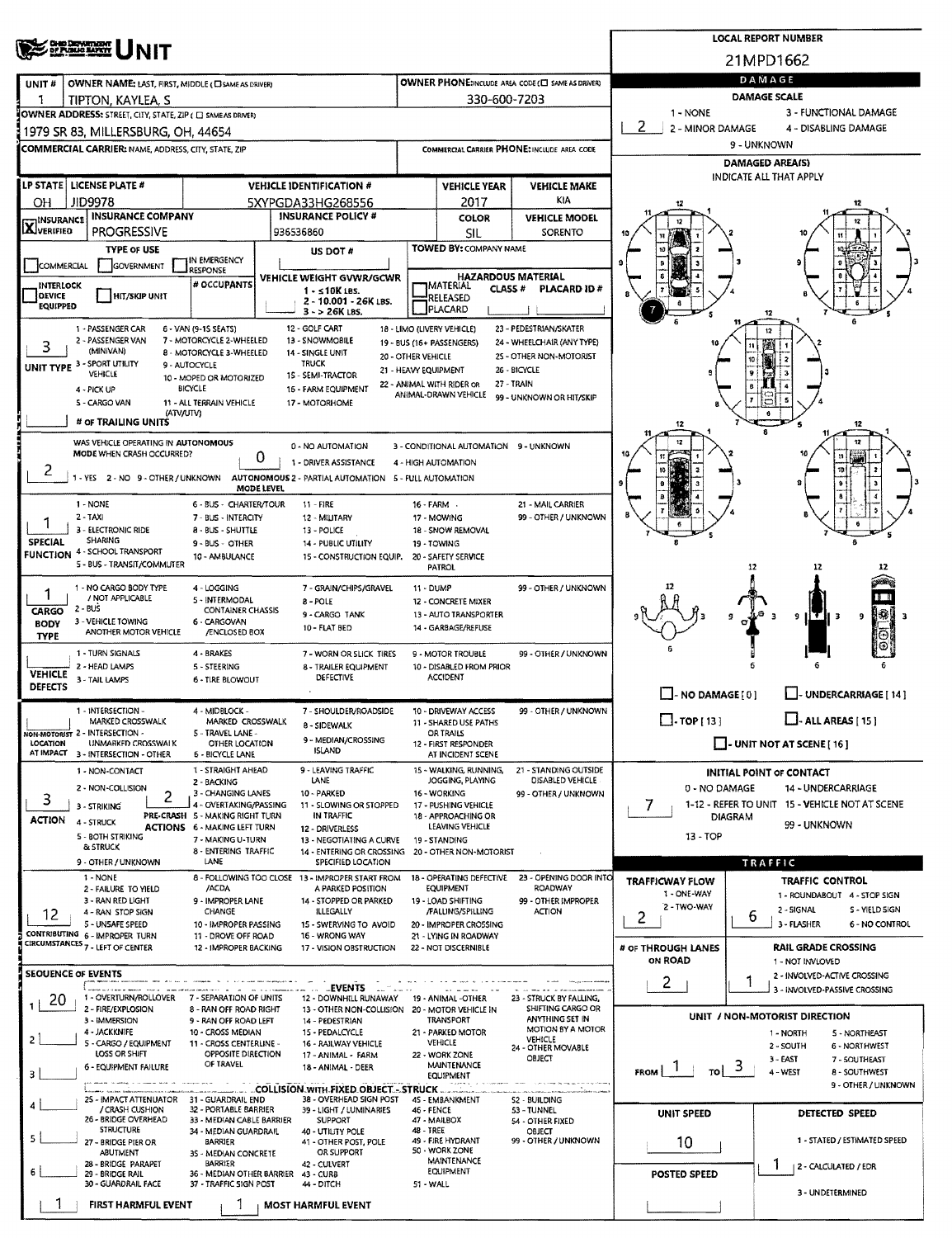| <b>CHIO DEPARTMENT</b><br>OF PUBLIC BARRYT                                                                                                                                                                                                         | <b>LOCAL REPORT NUMBER</b>                                                                                       |                                                               |                                                   |                                                            |                                                         |  |  |  |  |  |  |
|----------------------------------------------------------------------------------------------------------------------------------------------------------------------------------------------------------------------------------------------------|------------------------------------------------------------------------------------------------------------------|---------------------------------------------------------------|---------------------------------------------------|------------------------------------------------------------|---------------------------------------------------------|--|--|--|--|--|--|
|                                                                                                                                                                                                                                                    |                                                                                                                  | 21MPD1662                                                     |                                                   |                                                            |                                                         |  |  |  |  |  |  |
| UNIT#<br>OWNER NAME: LAST, FIRST, MIDDLE (C) SAME AS DRIVERY                                                                                                                                                                                       |                                                                                                                  |                                                               | OWNER PHONE:INCLUDE AREA CODE (E) SAME AS DRIVER) |                                                            | DAMAGE                                                  |  |  |  |  |  |  |
| 2<br>SMETANA, STELLA                                                                                                                                                                                                                               |                                                                                                                  | 740-501-7774                                                  |                                                   | <b>DAMAGE SCALE</b>                                        |                                                         |  |  |  |  |  |  |
| OWNER ADDRESS: STREET, CITY, STATE, ZIP ( C) SAME AS DRIVERY                                                                                                                                                                                       |                                                                                                                  |                                                               |                                                   | 3 - FUNCTIONAL DAMAGE<br>1 - NONE<br>2<br>2 - MINOR DAMAGE |                                                         |  |  |  |  |  |  |
| 18333 DODD RD. BRINKHAVEN. OH. 43006                                                                                                                                                                                                               |                                                                                                                  |                                                               |                                                   | 4 - DISABLING DAMAGE<br>9 - UNKNOWN                        |                                                         |  |  |  |  |  |  |
| COMMERCIAL CARRIER: NAME, ADDRESS, CITY, STATE, ZIP                                                                                                                                                                                                |                                                                                                                  |                                                               | COMMERCIAL CARRIER PHONE: INCLUDE AREA CODE       |                                                            | <b>DAMAGED AREA(S)</b>                                  |  |  |  |  |  |  |
| LP STATE LICENSE PLATE #<br><b>VEHICLE IDENTIFICATION #</b>                                                                                                                                                                                        |                                                                                                                  |                                                               | <b>VEHICLE MAKE</b>                               | INDICATE ALL THAT APPLY                                    |                                                         |  |  |  |  |  |  |
| GZL5672<br>OН<br>JN8AS5MV5DW619184                                                                                                                                                                                                                 |                                                                                                                  | <b>VEHICLE YEAR</b><br>2013                                   | <b>NISSAN</b>                                     | 12                                                         |                                                         |  |  |  |  |  |  |
| INSURANCE COMPANY<br><b>INSURANCE POLICY #</b><br>INSURANCE                                                                                                                                                                                        |                                                                                                                  | <b>COLOR</b>                                                  | <b>VEHICLE MODEL</b>                              | 12                                                         |                                                         |  |  |  |  |  |  |
| <b>LAJVERIFIED</b><br>ALLSTATE<br>026361621                                                                                                                                                                                                        |                                                                                                                  | BLK                                                           | <b>ROGUE</b>                                      |                                                            |                                                         |  |  |  |  |  |  |
| <b>TYPE OF USE</b><br>US DOT #<br>IN EMERGENCY                                                                                                                                                                                                     |                                                                                                                  | TOWED BY: COMPANY NAME                                        |                                                   |                                                            |                                                         |  |  |  |  |  |  |
| <b>COMMERCIAL</b><br>GOVERNMENT<br><b>RESPONSE</b><br>VEHICLE WEIGHT GVWR/GCWR<br># OCCUPANTS                                                                                                                                                      |                                                                                                                  | <b>HAZARDOUS MATERIAL</b>                                     |                                                   |                                                            |                                                         |  |  |  |  |  |  |
| <b>INTERLOCK</b><br>1 - s10K LBS.<br><b>DEVICE</b><br>HIT/SKIP UNIT<br>2 - 10.001 - 26K LBS.                                                                                                                                                       |                                                                                                                  | MATERIAL<br><b>CLASS #</b><br>RELEASED                        | PLACARD ID#                                       |                                                            |                                                         |  |  |  |  |  |  |
| $3 - 26K$ LBS.                                                                                                                                                                                                                                     | <b>EQUIPPED</b><br>PLACARD                                                                                       |                                                               |                                                   |                                                            |                                                         |  |  |  |  |  |  |
| 1 - PASSENGER CAR<br>6 - VAN (9-15 SEATS)<br>12 - GOLF CART<br>18 - LIMO (LIVERY VEHICLE)<br>23 - PEDESTRIAN/SKATER<br>2 - PASSENGER VAN<br>7 - MOTORCYCLE 2-WHEELED<br>13 - SNOWMOBILE<br>24 - WHEELCHAIR (ANY TYPE)<br>19 - BUS (16+ PASSENGERS) |                                                                                                                  |                                                               |                                                   |                                                            |                                                         |  |  |  |  |  |  |
| 3<br>(MINIVAN)<br>8 - MOTORCYCLE 3-WHEELED<br>14 - SINGLE UNIT<br>TRUCK                                                                                                                                                                            | 20 - OTHER VEHICLE                                                                                               |                                                               | 2S - OTHER NON-MOTORIST                           |                                                            | Ÿ£.<br>10                                               |  |  |  |  |  |  |
| UNIT TYPE 3 - SPORT UTILITY<br>9 - AUTOCYCLE<br>VEHICLE<br>1S - SEMI-TRACTOR<br>10 - MOPED OR MOTORIZED                                                                                                                                            | 21 - HEAVY EQUIPMENT                                                                                             |                                                               | 26 - BICYCLE                                      |                                                            |                                                         |  |  |  |  |  |  |
| BICYCLE<br>16 - FARM EQUIPMENT<br>4 - PICK UP<br>5 - CARGO VAN<br>11 - ALL TERRAIN VEHICLE<br>17 - MOTORHOME                                                                                                                                       | 22 - ANIMAL WITH RIDER OR                                                                                        | ANIMAL-DRAWN VEHICLE                                          | 27 - TRAIN<br>99 - UNKNOWN OR HIT/SKIP            |                                                            | ಐ                                                       |  |  |  |  |  |  |
| (ATV/UTV)<br># OF TRAILING UNITS                                                                                                                                                                                                                   |                                                                                                                  |                                                               |                                                   |                                                            |                                                         |  |  |  |  |  |  |
| WAS VEHICLE OPERATING IN AUTONOMOUS                                                                                                                                                                                                                |                                                                                                                  |                                                               |                                                   | 12                                                         | 12                                                      |  |  |  |  |  |  |
| 0 - NO AUTOMATION<br>MODE WHEN CRASH OCCURRED?<br>0<br>1 - DRIVER ASSISTANCE                                                                                                                                                                       |                                                                                                                  | 3 - CONDITIONAL AUTOMATION 9 - UNKNOWN<br>4 - HIGH AUTOMATION |                                                   |                                                            |                                                         |  |  |  |  |  |  |
| 2<br>1 - YES 2 - NO 9 - OTHER / UNKNOWN AUTONOMOUS 2 - PARTIAL AUTOMATION S - FULL AUTOMATION                                                                                                                                                      |                                                                                                                  |                                                               |                                                   |                                                            | 10                                                      |  |  |  |  |  |  |
| MODE LEVEL                                                                                                                                                                                                                                         |                                                                                                                  |                                                               |                                                   |                                                            |                                                         |  |  |  |  |  |  |
| 1 - NONE<br>6 - BUS - CHARTER/TOUR<br>$11 - FIRE$<br>2 - TAXI<br>7 - BUS - INTERCITY<br>12 - MILITARY                                                                                                                                              | 16 - FARM                                                                                                        | 17 - MOWING                                                   | 21 - MAIL CARRIER<br>99 - OTHER / UNKNOWN         |                                                            |                                                         |  |  |  |  |  |  |
| 1<br>3 - ELECTRONIC RIDE<br>8 - BUS - SHUTTLE<br>13 - POLICE                                                                                                                                                                                       |                                                                                                                  | 18 - SNOW REMOVAL                                             |                                                   |                                                            |                                                         |  |  |  |  |  |  |
| SHARING<br><b>SPECIAL</b><br>9 - BUS - OTHER<br><b>14 - PUBLIC UTILITY</b><br>19 - TOWING<br><b>FUNCTION 4 - SCHOOL TRANSPORT</b><br>10 - AMBULANCE<br>15 - CONSTRUCTION EQUIP.<br>20 - SAFETY SERVICE                                             |                                                                                                                  |                                                               |                                                   |                                                            |                                                         |  |  |  |  |  |  |
| 5 - BUS - TRANSIT/COMMUTER                                                                                                                                                                                                                         |                                                                                                                  | <b>PATROL</b>                                                 |                                                   |                                                            | 12                                                      |  |  |  |  |  |  |
| 1 - NO CARGO BODY TYPE<br>4 - LOGGING<br>7 - GRAIN/CHIPS/GRAVEL<br>1<br>/ NOT APPLICABLE<br>S - INTERMODAL                                                                                                                                         | 11 - DUMP                                                                                                        |                                                               | 99 - OTHER / UNKNOWN                              |                                                            |                                                         |  |  |  |  |  |  |
| 8 - POLE<br>2 - BUS<br><b>CONTAINER CHASSIS</b><br>CARGO<br>9 - CARGO TANK                                                                                                                                                                         |                                                                                                                  | 12 - CONCRETE MIXER<br>13 - AUTO TRANSPORTER                  |                                                   |                                                            | \$.<br>9<br>9                                           |  |  |  |  |  |  |
| 3 - VEHICLE TOWING<br>6 - CARGOVAN<br><b>BODY</b><br><b>10 - FLAT BED</b><br>ANOTHER MOTOR VEHICLE<br>/ENCLOSED BOX<br><b>TYPE</b>                                                                                                                 |                                                                                                                  | 14 - GARBAGE/REFUSE                                           |                                                   |                                                            |                                                         |  |  |  |  |  |  |
| 1 - TURN SIGNALS<br>4 - BRAKES<br>7 - WORN OR SLICK TIRES                                                                                                                                                                                          |                                                                                                                  | 9 - MOTOR TROUBLE                                             | 99 - OTHER / UNKNOWN                              |                                                            |                                                         |  |  |  |  |  |  |
| 2 - HEAD LAMPS<br><b>S-STEERING</b><br><b>8 - TRAILER EQUIPMENT</b><br><b>VEHICLE</b><br>DEFECTIVE<br>3 - TAIL LAMPS<br><b>6 - TIRE BLOWOUT</b>                                                                                                    |                                                                                                                  | 10 - DISABLED FROM PRIOR<br><b>ACCIDENT</b>                   |                                                   |                                                            |                                                         |  |  |  |  |  |  |
| <b>DEFECTS</b>                                                                                                                                                                                                                                     |                                                                                                                  | $\Box$ - NO DAMAGE [ 0 ]                                      | UNDERCARRIAGE [14]                                |                                                            |                                                         |  |  |  |  |  |  |
| 1 - INTERSECTION -<br>7 - SHOULDER/ROADSIDE<br>4 - MIDBLOCK -<br>MARKED CROSSWALK<br>MARKED CROSSWALK                                                                                                                                              |                                                                                                                  | 10 - DRIVEWAY ACCESS<br>11 - SHARED USE PATHS                 | 99 - OTHER / UNKNOWN                              | $\Box$ -TOP [13]                                           | $\Box$ - ALL AREAS [ 15 ]                               |  |  |  |  |  |  |
| <b>B - SIDEWALK</b><br>2 - INTERSECTION -<br>5 TRAVEL LANE -<br>NON-<br>9 - MEDIAN/CROSSING<br><b>MOTORIST</b><br>UNMARKED CROSSWALK                                                                                                               |                                                                                                                  | OR TRAILS                                                     |                                                   |                                                            |                                                         |  |  |  |  |  |  |
| OTHER LOCATION<br>LOCATION<br><b>ISLAND</b><br>3 - INTERSECTION - OTHER<br>6 - BICYCLE LANE                                                                                                                                                        |                                                                                                                  | 12 - FIRST RESPONDER<br>AT INCIDENT SCENE                     |                                                   |                                                            | $\Box$ UNIT NOT AT SCENE [16]                           |  |  |  |  |  |  |
| 1 - STRAIGHT AHEAD<br>9 - LEAVING TRAFFIC<br>1 - NON-CONTACT<br>LANE<br>2 - BACKING                                                                                                                                                                |                                                                                                                  | 15 - WALKING, RUNNING,<br>JOGGING, PLAYING                    | 21 - STANDING OUTSIDE<br>DISABLED VEHICLE         |                                                            | INITIAL POINT OF CONTACT                                |  |  |  |  |  |  |
| 2 - NON-COLLISION<br>3 - CHANGING LANES<br>10 - PARKED<br>1<br>4                                                                                                                                                                                   | 16 - WORKING<br>99 - OTHER / UNKNOWN                                                                             |                                                               |                                                   |                                                            |                                                         |  |  |  |  |  |  |
| PRE-CRASH 5 - MAKING RIGHT TURN<br>IN TRAFFIC<br><b>ACTION</b>                                                                                                                                                                                     | 4 - OVERTAKING/PASSING<br>11 - SLOWING OR STOPPED<br>17 - PUSHING VEHICLE<br>3 - STRIKING<br>18 - APPROACHING OR |                                                               |                                                   |                                                            |                                                         |  |  |  |  |  |  |
| <b>ACTIONS 6 - MAKING LEFT TURN</b><br>12 - DRIVERLESS<br>5 - BOTH STRIKING<br>7 - MAKING U-TURN<br>13 - NEGOTIATING A CURVE                                                                                                                       | 4 - STRUCK<br>LEAVING VEHICLE<br>19 - STANDING                                                                   |                                                               |                                                   |                                                            |                                                         |  |  |  |  |  |  |
| & STRUCK<br>8 - ENTERING TRAFFIC<br>14 - ENTERING OR CROSSING<br>9 - OTHER / UNKNOWN<br>LANE<br>SPECIFIED LOCATION                                                                                                                                 |                                                                                                                  | 20 - OTHER NON-MOTORIST                                       |                                                   | TRAFFIC                                                    |                                                         |  |  |  |  |  |  |
| 1 - NONE<br>8 - FOLLOWING TOO CLOSE 13 - IMPROPER START FROM                                                                                                                                                                                       |                                                                                                                  | 18 - OPERATING DEFECTIVE                                      | 23 - OPENING DOOR INTO                            | <b>TRAFFICWAY FLOW</b><br><b>TRAFFIC CONTROL</b>           |                                                         |  |  |  |  |  |  |
| /ACDA<br>A PARKED POSITION<br>2 - FAILURE TO YIELD<br>3 - RAN RED LIGHT<br>9 - IMPROPER LANE<br>14 - STOPPED OR PARKED                                                                                                                             |                                                                                                                  | <b>EQUIPMENT</b><br>19 - LOAD SHIFTING                        | ROADWAY<br>99 - OTHER IMPROPER                    | 1 - ONE-WAY                                                | 1 - ROUNDABOUT 4 - STOP SIGN                            |  |  |  |  |  |  |
| CHANGE<br><b>ILLEGALLY</b><br>4 - RAN STOP SIGN                                                                                                                                                                                                    |                                                                                                                  | /FALLING/SPILLING                                             | <b>ACTION</b>                                     | 2 - TWO-WAY<br>2                                           | 2 - SIGNAL<br>S - YIELD SIGN<br>6                       |  |  |  |  |  |  |
| S - UNSAFE SPEED<br>10 - IMPROPER PASSING<br>15 - SWERVING TO AVOID<br>CONTRIBUTING 6 - IMPROPER TURN<br>11 - DROVE OFF ROAD<br>16 - WRONG WAY                                                                                                     |                                                                                                                  | 20 - IMPROPER CROSSING<br>21 - LYING IN ROADWAY               |                                                   |                                                            | 3 - FLASHER<br>6 - NO CONTROL                           |  |  |  |  |  |  |
| CIRCUMSTANCES 7 - LEFT OF CENTER<br>12 - IMPROPER BACKING<br>17 - VISION OBSTRUCTION                                                                                                                                                               |                                                                                                                  | 22 - NOT DISCERNIBLE                                          |                                                   | # OF THROUGH LANES<br>ON ROAD                              | <b>RAIL GRADE CROSSING</b><br>1 - NOT INVLOVED          |  |  |  |  |  |  |
| <b>SEQUENCE OF EVENTS</b>                                                                                                                                                                                                                          |                                                                                                                  |                                                               |                                                   | $\mathbf{2}$                                               | 2 - INVOLVED-ACTIVE CROSSING<br>1                       |  |  |  |  |  |  |
| EVENTS<br>1 - OVERTURN/ROLLOVER 7 - SEPARATION OF UNITS<br>12 - DOWNHILL RUNAWAY<br>20                                                                                                                                                             |                                                                                                                  | 19 - ANIMAL -OTHER                                            | 23 - STRUCK BY FALLING,                           |                                                            | 3 - INVOLVED-PASSIVE CROSSING                           |  |  |  |  |  |  |
| 2 - FIRE/EXPLOSION<br><b>8 - RAN OFF ROAD RIGHT</b><br>13 - OTHER NON-COLLISION 20 - MOTOR VEHICLE IN<br>3 - IMMERSION<br>9 - RAN OFF ROAD LEFT<br>14 - PEDESTRIAN                                                                                 |                                                                                                                  | <b>TRANSPORT</b>                                              | SHIFTING CARGO OR<br>ANYTHING SET IN              |                                                            | UNIT / NON-MOTORIST DIRECTION                           |  |  |  |  |  |  |
| 4 - JACKKNIFE<br>10 - CROSS MEDIAN<br>15 - PEDALCYCLE<br>2<br>S - CARGO / EQUIPMENT<br>11 - CROSS CENTERLINE -<br>16 - RAILWAY VEHICLE                                                                                                             |                                                                                                                  | 21 - PARKED MOTOR<br>VEHICLE                                  | MOTION BY A MOTOR<br>VEHICLE                      | 1 - NORTH<br><b>S-NORTHEAST</b>                            |                                                         |  |  |  |  |  |  |
| LOSS OR SHIFT<br>OPPOSITE DIRECTION<br>17 - ANIMAL - FARM<br>OF TRAVEL                                                                                                                                                                             |                                                                                                                  | 22 - WORK ZONE                                                | 24 - OTHER MOVABLE<br>OBJECT                      |                                                            | 2 - SOUTH<br>6 - NORTHWEST<br>3 - EAST<br>7 - SOUTHEAST |  |  |  |  |  |  |
| 6 - EQUIPMENT FAILURE<br>18 - ANIMAL - DEER<br>з                                                                                                                                                                                                   |                                                                                                                  | <b>MAINTENANCE</b><br>EQUIPMENT                               |                                                   | <b>FROM</b>                                                | -3<br>4 - WEST<br>8 - SOUTHWEST                         |  |  |  |  |  |  |
| <b>COLLISION WITH FIXED OBJECT - STRUCK 4</b><br>المناسب المعالمة<br>38 - OVERHEAD SIGN POST<br>25 - IMPACT ATTENUATOR<br>31 - GUARDRAIL END                                                                                                       |                                                                                                                  | 45 - EMBANKMENT                                               | 52 - BUILDING                                     |                                                            | 9 - OTHER / UNKNOWN                                     |  |  |  |  |  |  |
| / CRASH CUSHION<br>32 - PORTABLE BARRIER<br>39 - LIGHT / LUMINARIES<br>26 - BRIDGE OVERHEAD<br>33 - MEDIAN CABLE BARRIER<br><b>SUPPORT</b>                                                                                                         | 46 - FENCE                                                                                                       | 47 - MAILBOX                                                  | 53 - TUNNEL<br>54 - OTHER FIXED                   | UNIT SPEED                                                 | DETECTED SPEED                                          |  |  |  |  |  |  |
| <b>STRUCTURE</b><br>34 - MEDIAN GUARDRAIL<br>40 - UTIUTY POLE<br>5<br>41 - OTHER POST, POLE<br>27 - BRIDGE PIER OR<br><b>BARRIER</b>                                                                                                               | 48 - TREE                                                                                                        | 49 - FIRE HYDRANT                                             | OBJECT<br>99 - OTHER / UNKNOWN                    | 10                                                         | 1 - STATED / ESTIMATED SPEED                            |  |  |  |  |  |  |
| OR SUPPORT<br>ABUTMENT<br>35 - MEDIAN CONCRETE<br>28 - BRIDGE PARAPET<br><b>BARRIER</b>                                                                                                                                                            |                                                                                                                  | 50 - WORK ZONE<br><b>MAINTENANCE</b>                          |                                                   |                                                            |                                                         |  |  |  |  |  |  |
| 42 - CULVERT<br>6<br>29 - BRIDGE RAIL<br>36 - MEDIAN OTHER BARRIER<br>43 - CURB                                                                                                                                                                    | 51 - WALL                                                                                                        | <b>EQUIPMENT</b>                                              |                                                   | <b>POSTED SPEED</b>                                        | 2 - CALCULATED / EDR                                    |  |  |  |  |  |  |
| 30 - GUARDRAIL FACE<br>37 - TRAFFIC SIGN POST<br>44 - DITCH                                                                                                                                                                                        |                                                                                                                  |                                                               | 3 - UNDETERMINED                                  |                                                            |                                                         |  |  |  |  |  |  |
| <b>FIRST HARMFUL EVENT</b><br><b>MOST HARMFUL EVENT</b>                                                                                                                                                                                            |                                                                                                                  |                                                               |                                                   |                                                            |                                                         |  |  |  |  |  |  |